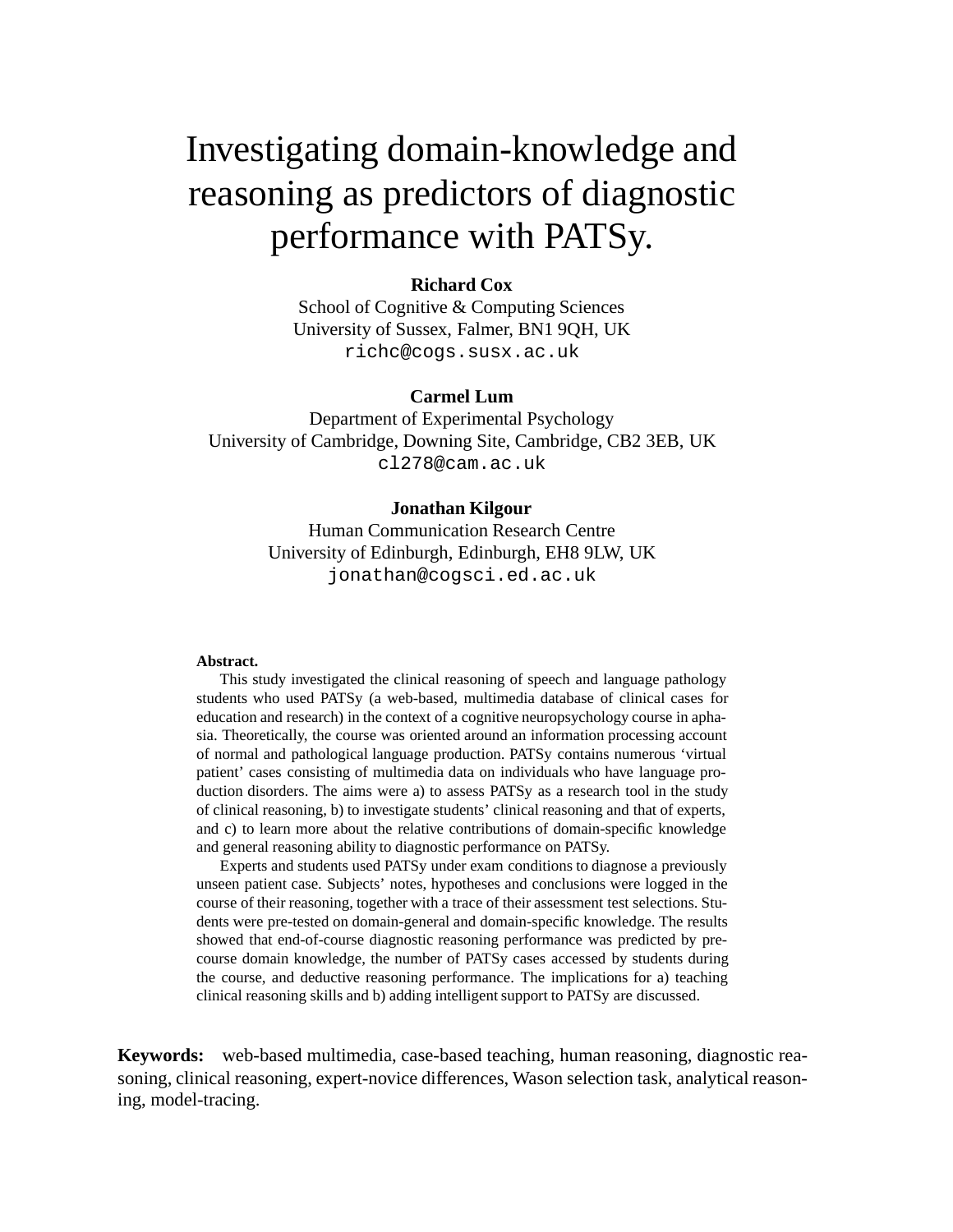2Investigating domain-knowledge and reasoning as predictors of diagnostic performance with PATSy.

# **1 Introduction**

This paper presents findings from an investigation of clinical reasoning by speech and language pathology students who used PATSy (a web-based, multimedia database of clinical cases for education and research) in the context of a cognitive neuropsychology course on aphasia. In the preliminary study reported here, experts and students used PATSy to diagnose a previously unseen patient case. Subjects' written notes, hypotheses and conclusions were logged, together with details of the neuropsychological tests that they selected during the course of their diagnostic reasoning. These protocols were analysed and preliminary models of expert and novice diagnostic reasoning and hypothesis generation skills were developed. Participants were also pre-tested on a range of domain-independent (generic reasoning) and domain-knowledge specific reasoning tests.

## *1.1 Cognitive demands on the learner*

The diagnosis of neuropsychological disorders is a knowledge-rich and relatively ill-structured domain. There are no 'prototypical' cases and a considerable amount of prior knowledge is required. However, testing a patient also requires 'weak' methods [11] such as knowledge of search heuristics (*e.g.* binary-split), and other general strategies. As a mixture of strong and weak methods, then, diagnosis imposes a very heavy cognitive load on the learner - it requires several distinct kinds of knowledge: knowledge of acquired language pathologies, knowledge of the information processing model, specific knowledge of neuropsychological tests and what they measure, more general psychometric knowledge, scientific enquiry skills and heuristic search skills. The two latter types of knowledge are domain-independent, whereas the first three are domain-specific. A third type (general psychometric knowledge) falls in between.

Thus, when reasoning about a particular patient case, students are required to generate and test hypotheses about how a model of normal speech and language processing might be degraded in a manner which would account for the language disorder observed in the patient.

The goal of hypothesis testing is to 'make accurate predictions about the portion of the world you're dealing with' [9]. There are two kinds of hypothesis testing - inductive and deductive. In the former, several events are observed and then explanatory hypotheses are devised to explain the observations and to make generalisations from a few cases to many or all cases. In deductive reasoning, the hypothesis is proposed first and systematic relevant observations are then made in order to see if it is supported or whether it must be abandoned (rejected). The kind of hypothesis testing that speech and language students are required to engage in when analysing a patient is mainly deductive, although both modes are used.

Previous research in medical diagnostic reasoning [6,10,18], suggests that experts tend to generate fewer and more general hypotheses than novices. It has been suggested that this tendency of experts reflects their use of case-based reasoning (calling to mind past patients *i.e.* inductive reasoning). We suggest that this general strategy on the part of experts also serves to rapidly reduce problem space size early in diagnosis. Expert knowledge invariably includes experience of a wide variety of cases.

Novices lack an extensive case-base to influence their reasoning, and so are required by necessity to rely predominantly upon deductive reasoning. This mode of reasoning is also desirable within scientific disciplines and is necessary as a counterweight to the inevitable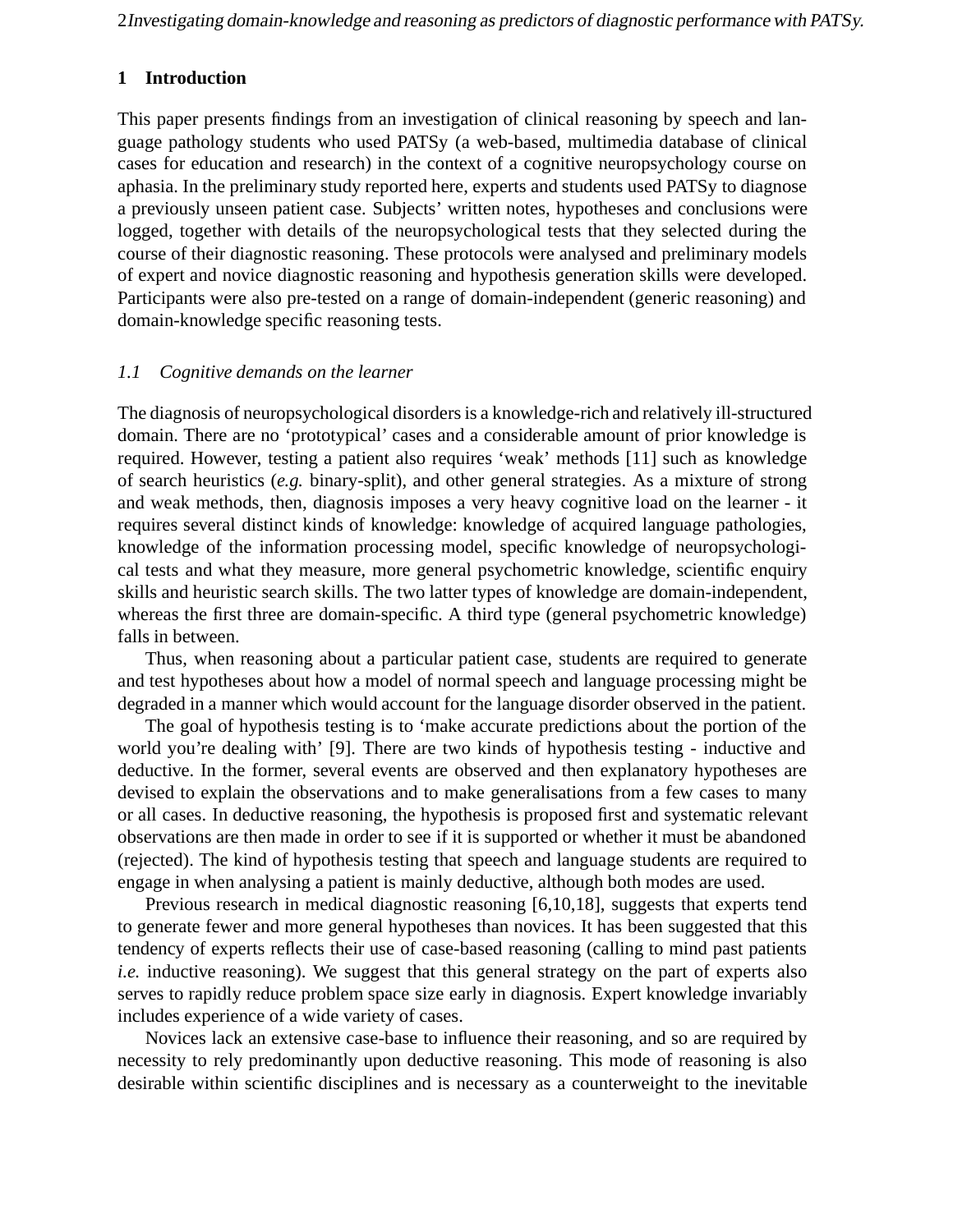and difficult-to-suppress practise of (inductive) case-based reasoning that tends to dominate the reasoning of the clinically experienced practitioner.

On PATSy, data for a particular patient case consists of results from a battery of neuropsychological tests. The tests are interpretable at various levels of granularity (item by item, overall test scores, error patterns). The absolute scores and the error patterns are both of theoretical significance. A clinician's interpretation may also be moderated by more global factors such as the 'severity' of the patient's condition and/or the patient's social and educational background. Confronted with a large menu of tests, students must plan and adopt an orderly approach to their enquiries. They must be capable of isolating and controlling particular factors and recognise that some factors may be confounded with others.

Successful performance in diagnosis depends on knowledge of the domain (i.e. knowledge of tests and a theory of language information processing) and the ability to search and reason validly in generic terms. It was therefore predicted that the ability to formulate clinical arguments in diagnosis would correlate positively with good performance on measures of domain-specific and general reasoning skills.

## *1.2 PATSy*

PATSy is a web-based multimedia database of clinical cases currently in use at 11 UK Universities (representing 80% of UK institutions that teach speech and language science). Detailed descriptions can be found in  $[12,13]$  and on the project's web site<sup>1</sup> PATSy is used as resource in teaching students how to diagnose language impairment in brain-injured patients and serves as a repository of patient cases for researchers and clinicians. PATSy provides a learning environment in which students may practice deductive reasoning in diagnosis. It provides students with opportunities for practise on a wider range of cases than they would Typically see in clinical placements, including access to rare cases. PATSy allows students to obtain pre-clinical experience and to rehearse diagnosis several times on the same (virtual) patient. The system also provides 'anytime, anywhere' access to training in an important area of clinical education.

The 'speech and language sciences' version of PATSy currently contains 22 language disorder cases. The range of disorders includes agrammaticism, aphasia and dyslexia. PATSy also contains 46 interactive neuropsychological tests/sub-tests such as the Test for Reception of Grammar (TROG) [3]. Each patient case on the system has full data from around 27 tests, on average. This represents very rich, 'research grade' data for each case on the system.

Each PATSy 'case' consists of digitised samples of speech, images, video and psychometric data collected by clinicians and researchers from actual patients in hospital and rehabilitation settings. A typical session might proceed as follows: using a web browser, a student logs on to PATSy and selects a case (patient) using menu driven selection criteria. A menu of case information is then presented. At this point, most subjects choose to read the medical history and observe video clips of the patient speaking with a therapist. Next, a set of tutorial questions related to the video clips become available to the student. Following this, the learner is required to formulate a clinical hypothesis based on her initial observations. The

 ${}^{1}$ http://www.patsy.ac.uk/ or http://patsy.cogsci.ed.ac.uk (n.b. the system is currently being expanded to include 3 new domains - childhood dyslexia, medical rehabilitation and cognitive neuropsychology in collaboration with York, Edinburgh and Cambridge Universities.)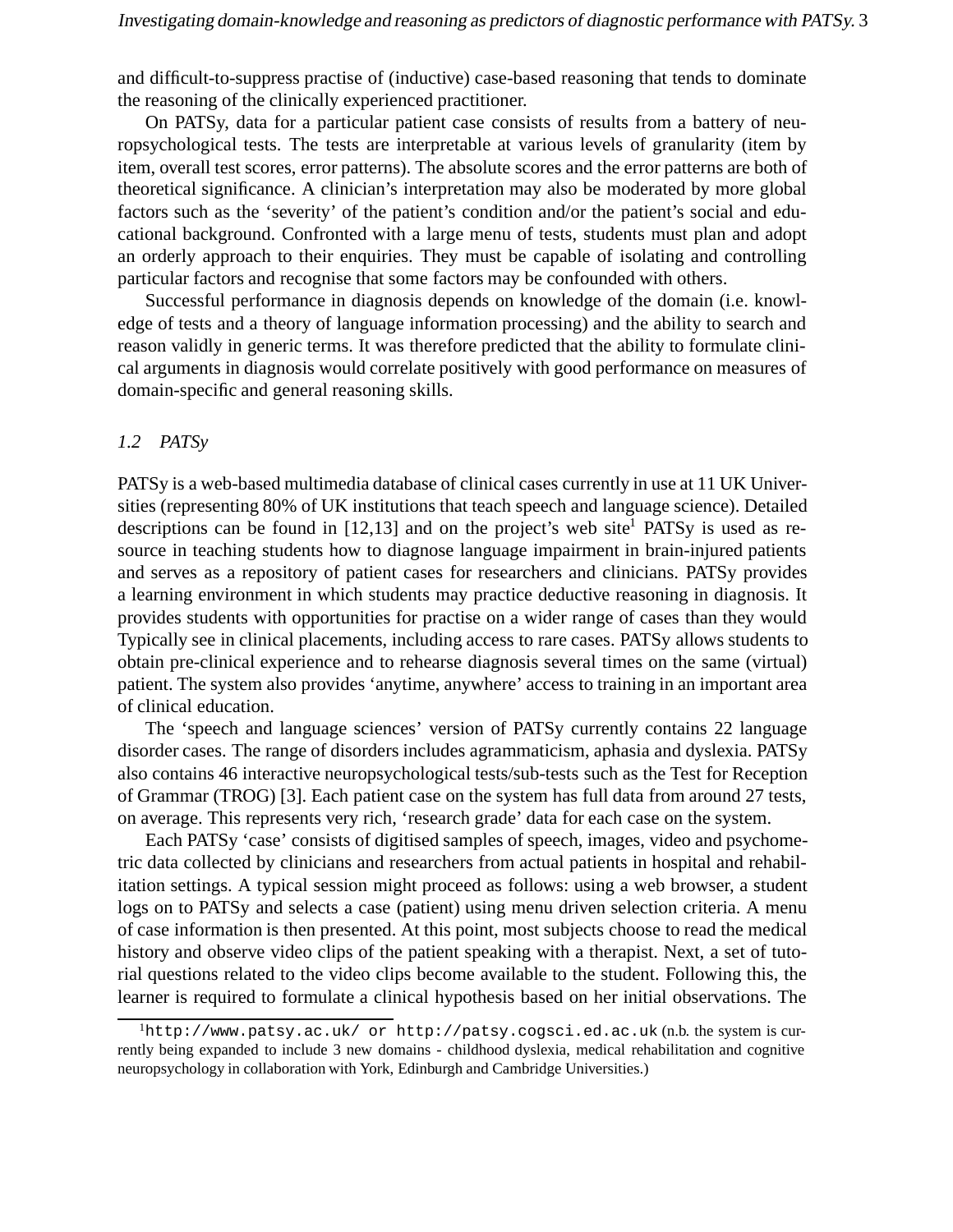student then has the option of 'administering'<sup>2</sup> a test to the patient by selecting the desired test from a structured menu of test titles or viewing a summary table of the patient's total test scores for various tests. As mentioned above, a wide range of test data is available for each patient, consisting of medical history data plus assessment data based on the presentation of visual and auditory stimuli to the patient.

Users are able to simulate the administration of a test to a patient by stepping through any test at item-by-item level<sup>3</sup> (ie. finest possible testing granularity). An example - the 'TROG' test - is provided in Figure 1.



Figure 1: Item from TROG - Test of Reception of Grammar (Bishop, 1989). The user can click the 'Listen to stimulus' button and hear the spoken stimulus presented to patient ('The horse is chased by the man'), and then see the patient's pointing response (simulated by an arrow revealed beside one of the stimulus pictures when 'Show patient response' button is clicked).

Throughout a PATSy training session students are encouraged to state their model-derived hypotheses in advance, to reflect on their conclusions and to explicitly state what they plan to do next based on those conclusions (figure 2).

In this study, our aims were a) to assess PATSy as a research tool in the study of clinical reasoning, b) to investigate students' clinical reasoning and that of experts, c) to learn more about the relative contributions of domain-specific knowledge and general reasoning ability

<sup>2</sup>In a virtual, simulated sense

<sup>&</sup>lt;sup>3</sup>Researchers and students in advanced training are able to by-pass the item-by-item analysis format of PATSy and proceed straight to a summary of the patient's total scores for each test.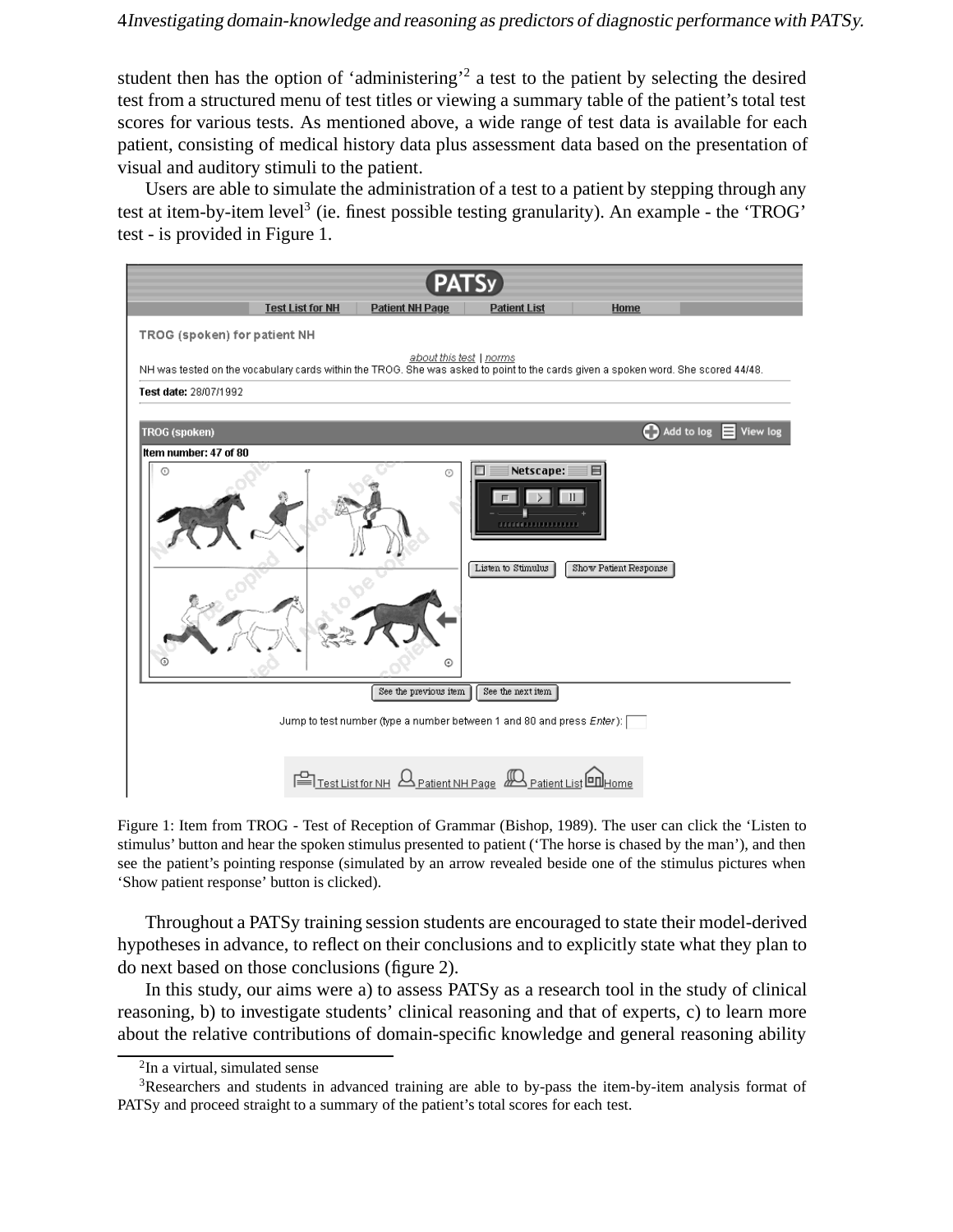

Figure 2: Example of PATSy log - note system generated data with student's own notes interleaved.

to diagnostic performance on PATSy and d) to investigate which of these component skills are amenable to scaffolding via the addition of intelligent support to PATSy.

# **2 The study**

The study was conducted on a class of 38 3rd year speech therapy students at Queen Margaret University College, Edinburgh. The lecturer closely integrated PATSy into her course on cognitive neuropsychological approaches to acquired language disorders. Students were referred to numerous PATSy cases during the semester in lectures, and were expected to use PATSy as a course requirement. Participants were informed that their participation in the study would be used to assist the further development of the PATSy system.

Three expert participants were also included - they were speech and language science clinician/educators who used PATSy to diagnose the previously unseen examination case (DBL).

## *2.1 Pre-course tests: General reasoning*

All student participants were administered 3 tests of general reasoning.

**River pollution task** Search heuristics are an important part of test-based diagnostic reasoning. Yet search skills are not directly taught to students and they may therefore be expected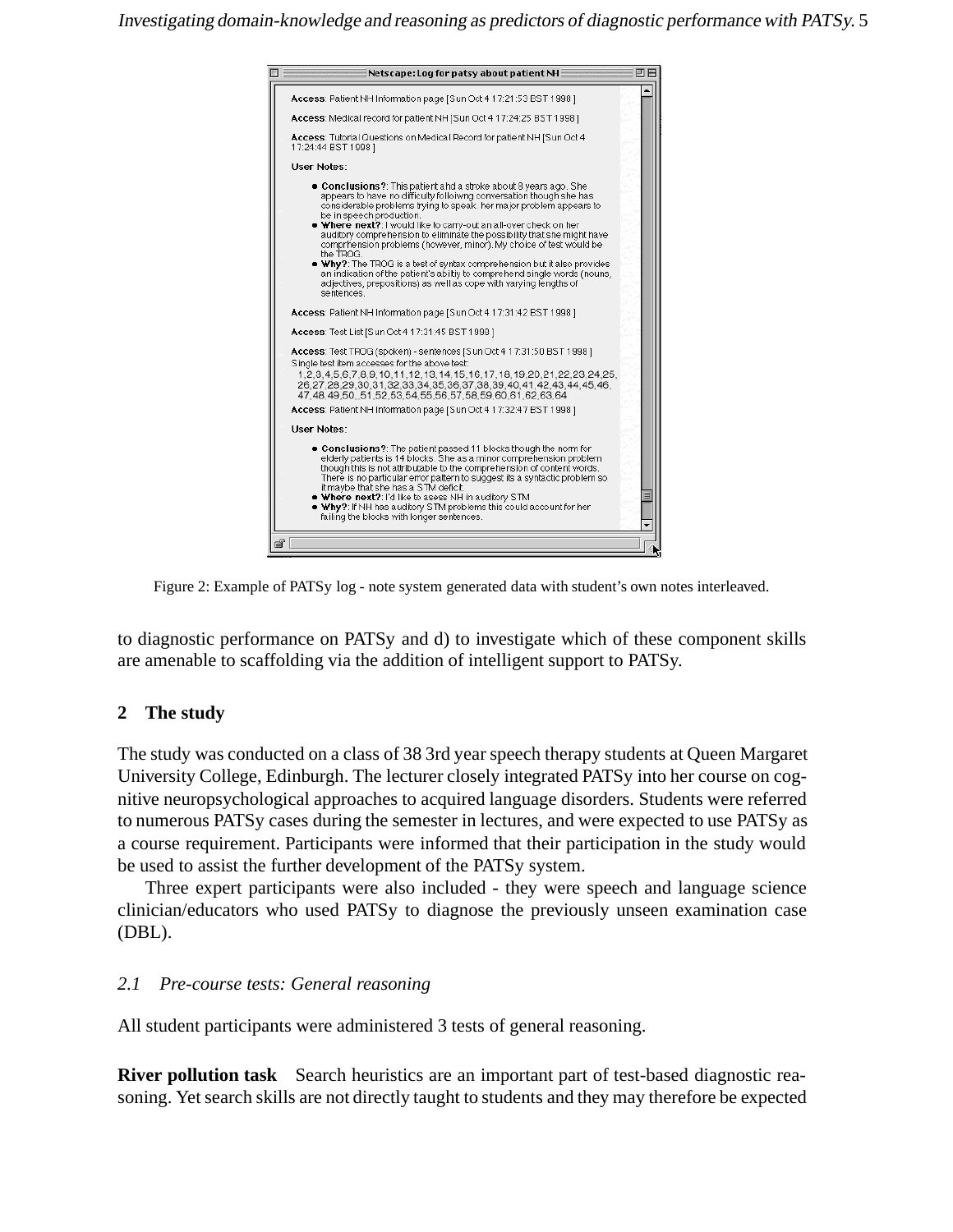|                                | The ADA minimal pairs test tests: In the ADA minimal pairs tests, the person: |
|--------------------------------|-------------------------------------------------------------------------------|
| a) semantics                   | a) sees two written stimuli                                                   |
| b) phonological discrimination | b) hears two rhyming words                                                    |
| c) hearing                     | c) hears two words or non-words                                               |
| d) word recognition            | d) hears two phonemes                                                         |

Table 1: Sample items from the DK test.

to differ widely in ability. As a measure of search skill, participants attempted a computerbased 'River pollution task' [2]. In this task the goal is diagnose which of 16 factories is responsible for polluting a river. There are 24 different chemicals in total, with each factory discharging between 3 to 10 chemicals. A single water analysis tests for one chemical. Chemical testing has an associated cost. Efficient solution requires a a binary-split strategy. The computer recorded, for each participant, the time taken to 'diagnose' the guilty factory, number of chemical 'tests' required to isolate factory and the number of factory guesses.

**Deductive reasoning - Wason 4-card selection task** The Wason 4-card task is a muchused reasoning task [19]. The original abstract version was used. Subjects are shown 4 cards, each depicting letters or numbers ('A', 'K', '4', '7'). They are informed of the rule 'If a card has a vowel on one side, it has an even number on the other'  $(P \rightarrow Q)$ . They are then asked to indicate all and only those cards they would turn over in order to verify the rule. The cards that *must* be turned are A and 7 ('P' and 'not-Q'). A second 'realistic' law version was also used. In this version, cards depicting 'drinking beer', drinking coke', 16 years of age, 22 years of age) were presented along with the rule 'If a person is drinking beer, then the person must be over 18 years old'. The scoring system produced a score range of -2 to +2. For example, a score of +2 was awarded for both correct cards, +1 for 1 of the 2 correct cards, -1 for one incorrect card turned, etc.

**Analytical and verbal reasoning tests** The analytical reasoning test was based on an instrument ('GRE') used for graduate school selection in the US. This test has more realistically themed and 'puzzle-like' items than tests such as the Wason 4-card selection task. Examples of GRE-type test items can be found in [5]. The *analytical* sub-scale poses constraint satisfaction puzzle problems for which diagrams are often useful aids to solution. The *verbal* sub-scale poses verbal argument analysis exercises (eg. assessing the credibility of evidence). The 'GRE' test used in this study contained 5 verbal items and 17 analytical items.

# *2.2 Pre-course tests: Domain-specific knowledge (DK)*

**Test of test knowledge and theory** This consisted of a test with 2 sections. The first is a multiple-choice test of students' knowledge of neuropsychological tests. The 33 item test<sup>4</sup> assesses students' knowledge of what the test measures (test purpose) and the stimulus and response modalities (auditory, visual, motor) that the test employs (test format). Typical items are shown in Table 1.

<sup>4</sup>Developed by Dr. Julie Morris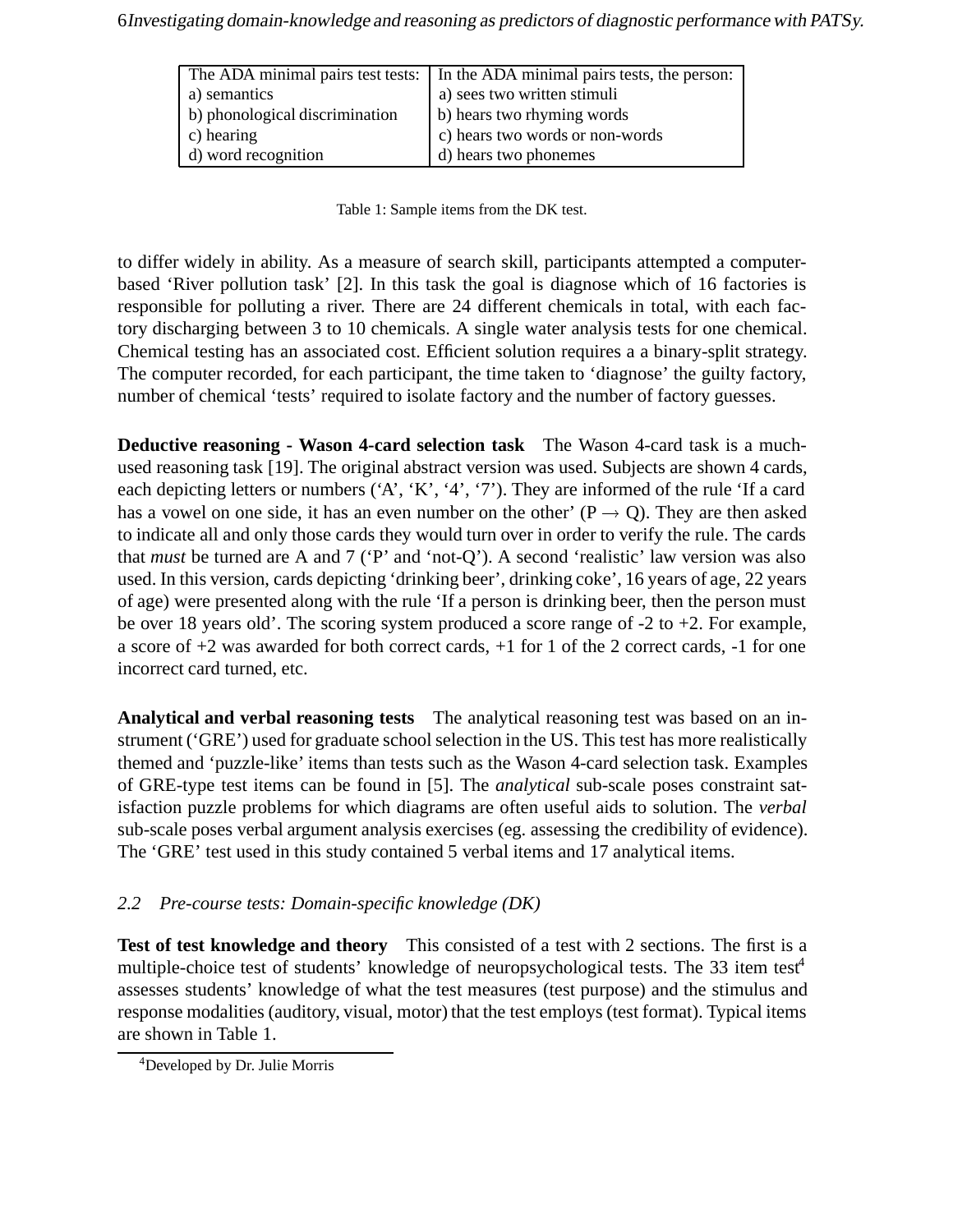The domain knowledge test also assessed the students' pre-course understanding of the cognitive neuropsychological model of normal language production [16]. Students were asked to draw a 'box and arrrow' diagram of the model. This was scored by awarding points for correct components (labelled boxes) and directional links (arrows). The total DK score consisted of the test knowledge score plus the theory model diagram score.

# *2.3 During-course measures*

As mentioned above, PATSy was not used in a 'stand alone' manner, but was integrated into a course of lectures. For each student, PATSy log archives allowed several parameters to be derived - number of cases 'seen' by each student during the course, time spent per case, test selections by student for each case, typed comments in response to 'Conclusions?', 'Why?' and 'Where next?' prompts by PATSy, etc. The average time spent per PATSy case was 78 minutes ( $s.d = 47.29$ , range 21 to 201 minutes). The average number of PATSy cases accessed by students during the course was  $4$  (s.d.  $= 1.3$ , range 2 to 6 cases). Hence each student typically logged around 5.3 hours of PATSy interaction over the course semester prior to the unseen exam case 'DBL'.

# *2.4 Post-course assessment*

**Diagnosis of a previously unseen case** The case (DBL) used for the examination has lexical access ('word finding') difficulties in speech production. Three experts and the 38 student subjects used  $PATSy<sup>5</sup>$  in examination mode. PATSy logged which tests were administered, with time stamps. No time limit was imposed. All students had used PATSy during their 3rd year aphasiology training prior to the exam. Students were informed that the PATSy logs would be marked and would 'count' towards their assessment. Detailed PATSy protocols (similar to the one shown in Figure 2) were gathered from students and experts as they diagnosed a previously unseen patient's language disorder. Experts (clinician educators) also performed the task.

**Exam case assignment marks** Students submitted a 2000-word written assignment based on the PATSy exam case. The students were instructed to "Analyze and interpret DBL's data to give an account of his speech production problems in accordance with a cognitive neuropsychological perspective." A major component of the mark awarded was based on the lecturer's assessment of how well the student argued from a cognitive neuropsychological perspective. The emphasis was upon argument and comprehensive consideration of all relevant cognitive subsystems. Marks were also awarded for student responses to the log prompts. The coursework assessment mark formed the dependent variable for the regression analyses reported below.

 $5$ One of the clinician educators provided a hand-written protocol.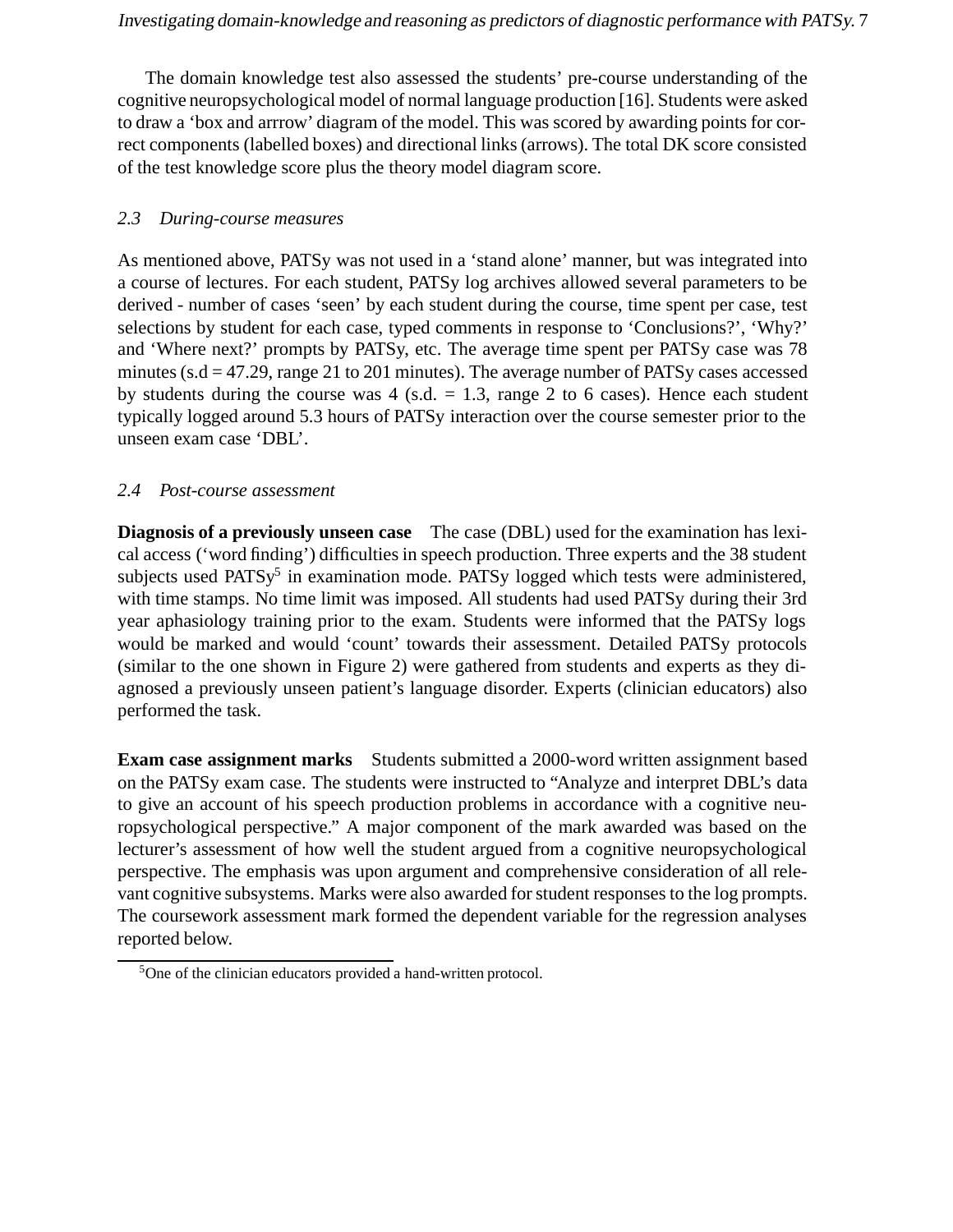| Subject        | E1     | E2     | E <sub>3</sub> | S <sub>6</sub> | S <sub>10</sub> | S30        |
|----------------|--------|--------|----------------|----------------|-----------------|------------|
| Sequence       |        |        |                |                |                 |            |
| 1              | PS(Pt) | PS(Pt) | AMPSSy(Pt)     | AMPSSy(Pt)     | AMPSSy(Pt)      | A(In)      |
| 2              | VS(In) | VS(Pt) | A(In)          | A(In)          | A(Sp)           | AMPSSy(Pt) |
| 3              | AS(In) | SP(Sp) | A(In)          | A(In)          | A(In)           | A(In)      |
| $\overline{4}$ | SP(Sp) | A(Sp)  | PS(Pt)         | PS(Pt)         | V(In)           | A(In)      |
| 5              | A(Sp)  |        | SP(Sp)         | AS(In)         | V(Sp)           | A(In)      |
| 6              |        |        | A(Sp)          | A(Sp)          | V(Sp)           | AS(In)     |
| 7              |        |        |                | SP(Sp)         | VPS(Pt)         | PS(Pt)     |
| 8              |        |        |                | V(In)          | PS(Pt)          | V(Sp)      |
| 9              |        |        |                |                | SP(Sp)          | A(Sp)      |
| 10             |        |        |                |                | VM(In)          | V(Sp)      |
| 11             |        |        |                |                | VM(Sp)          | V(Sp)      |
| 12             |        |        |                |                | AM(In)          | V(Sp)      |
| 13             |        |        |                |                |                 | V(In)      |

Table 2: Examples of TDL representations of subjects' testing sequence for case DBL in the course of diagnosis. E1, E2, E3 = clinician educators (experts), S6, S10 & S30 are 3rd year students (*n.b.* shorter than average student test sequence examples chosen to save space - mean test sequence length for students = 20.6, s.d. = 9.2). Key to coding scheme: capital letters indicate stimulus modality(ies) of test; letter in brackets indicates mode in which patient responds. Test stimulus modality codes: A=auditory, V=visual (eg written word), P=picture, S=semantic, Sy=syntax. Patient response modalities (in brackets): In=indicate (eg raise finger), Sp=spoken, Pt=point.

## **3 Results**

## *3.1 Results: PATSy log data & the test description language (TDL)*

In order to analyse test selection sequences recorded in the PATSy logs, it was necessary to represent the numerous tests and what they measure at a more abstract level. A 'test description language' (TDL) was therefore devised. This was for two reasons. Different tests may assess similar cognitive processes and may be interchangeable for some purposes. Secondly, TDL representation makes comparison of individual reasoning traces easier.

The TDL represents a test in terms of the cognitive modalities it assesses and the mode of response required from the patient. An example of the scheme in use is shown in in Table 2. The TROG (figure 1) would be coded 'APSSy(Pt)'. Log data processing also yielded quantitative scores consisting of the number of times text was entered by each student in response to each of the 'Conclusion?', 'Why?' and 'Where next?' prompts.

The experts' protocols, and the test administration sequence data (Table 2) showed that their performance on the diagnosis task is characterised by efficient search in which broader tests are used to cut a broad swathe through the search space early in the investigation. The expert's testing approach is informed by the video of the patient in conversation, the medical history, expert knowledge of the information processing model and fluency with a wide range of tests. Typically, broader tests are followed by finer, more specific tests. Experts efficiently explore areas of the information processing model, judiciously deploying coarse or finer grained tests as they proceed. As the expert protocols show, initially they search the information processing model in terms of modality of processing and whether the source of the difficulty is input, central or output. They tend to finish by focussing on the 'grain size' ie word level, sentence level of information that patient can accommodate.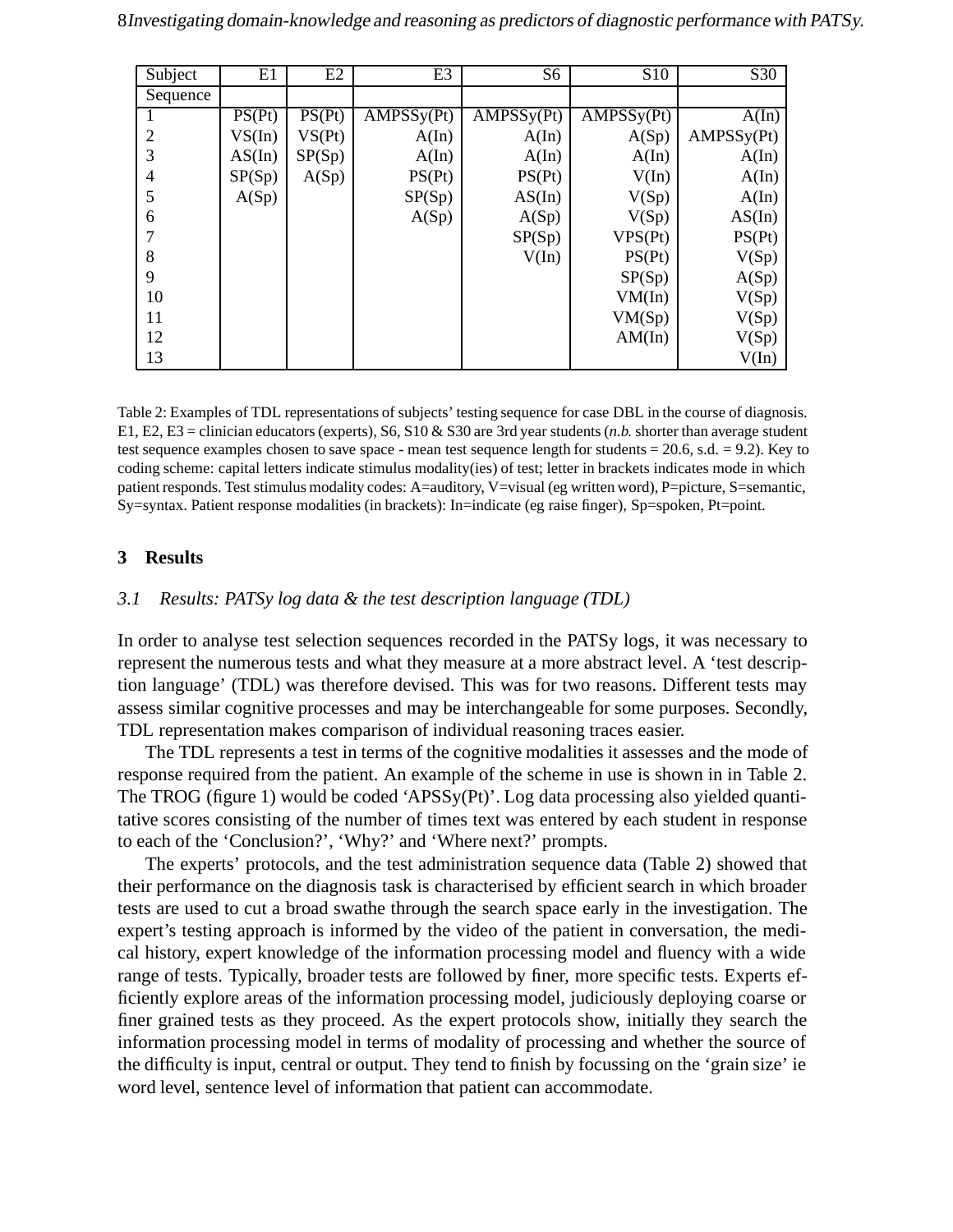Taking the experts' traces together, an expert sequence was derived consisting of a broad test like the TROG first [AMPSSy(Pt)] followed by either an auditory lexical decision test or an auditory discrimination test [both coded as A(In)] followed by a picture naming test [SP(Sp)] and 2 further subsequent tests. This yields an 'optimal' 5-test hybrid expert trace of: AMPSSy,  $A(In)$ ,  $SP(Sp)$ ,  $PS(Pt)$  or  $VS(Pt)$ ,  $A(Sp)$  or  $A(Sp)$  or  $V(Sp)$ .

# *3.2 Log analyses*

The PATSY system log protocols and TDL sequences revealed that the students differed strikingly in their diagnostic strategies. Students varied in the amount of tests that they 'administered' to the exam patient. The TDL sequences also revealed great variability in terms of test sequencing and the order in which components of the language production model were tested. Compared to the experts' average of 5 tests to reach diagnosis, the student average (mean) test sequence length was 20.6 (s.d. 9.2, range 6 - 41 tests).

A comparison of the students' TDL sequences with those of the experts provided a basis for estimating the number of tests conducted by each student, together with scores for test ordering accuracy. 'Spurious' tests were defined as tests that the experts did not use at all in their reasoning sequence. A median split on the 'spurious' test variable yielded 2 groups of students - non-prolific testers and prolific testers ( $n=20$  and 18 respectively). However, these two groups did not differ significantly in terms of their coursework assignment marks for the examination case (13.45 versus 14.56 marks). The groups differ more in terms of their reasoning strategies and style than in their performance on the exam assignment.

## *3.3 Test data analyses*

Quantitative scores from the domain-independent and domain-knowledge pre-test consisted of: Wason abstract version (WASONA), Wason realistic version (WASONR), analytical reasoning (GREA), verbal reasoning (GREV), GRE speed (number of gre items attempted in time allowed - GREATT) and river pollution task (RTIME, RTESTS, RFACTORY (number of factory guesses).

Space prohibits comprehensive reporting of results on all the pre-test measures. Regarding the Wason test results, however, these were well aligned with many previous findings (e.g. [4]) with fewer than 10% of the students making correct card selections on the abstract version of the task. Also in line with much previous research, 'affirming the consequent' (selecting 'A' and '4') was by far the most common response pattern (68%). On the natural law or realistic (drinking age rule) version, 66% of respondents selected correct cards (drinking beer, 16 years of age), showing the usual dramatic effect of making the rule context more 'concrete' [4].

A bivariate correlation matrix was examined and three variables were found to correlate positively and significantly with assignment mark - pre-course domain knowledge (DK) scores  $(.41^{*6})$ , the number of cases viewed on PATSy during the course  $(.39^*)$ , and the abstract version of the Wason 4-card selection task score (.34\*). These variables had been predicted *a priori* to correlate positively with clinical reasoning performance. The 3 variables were input as predictor variables into an exploratory regression analysis.

 $6*$  = significant at p < .05 (2 tailed)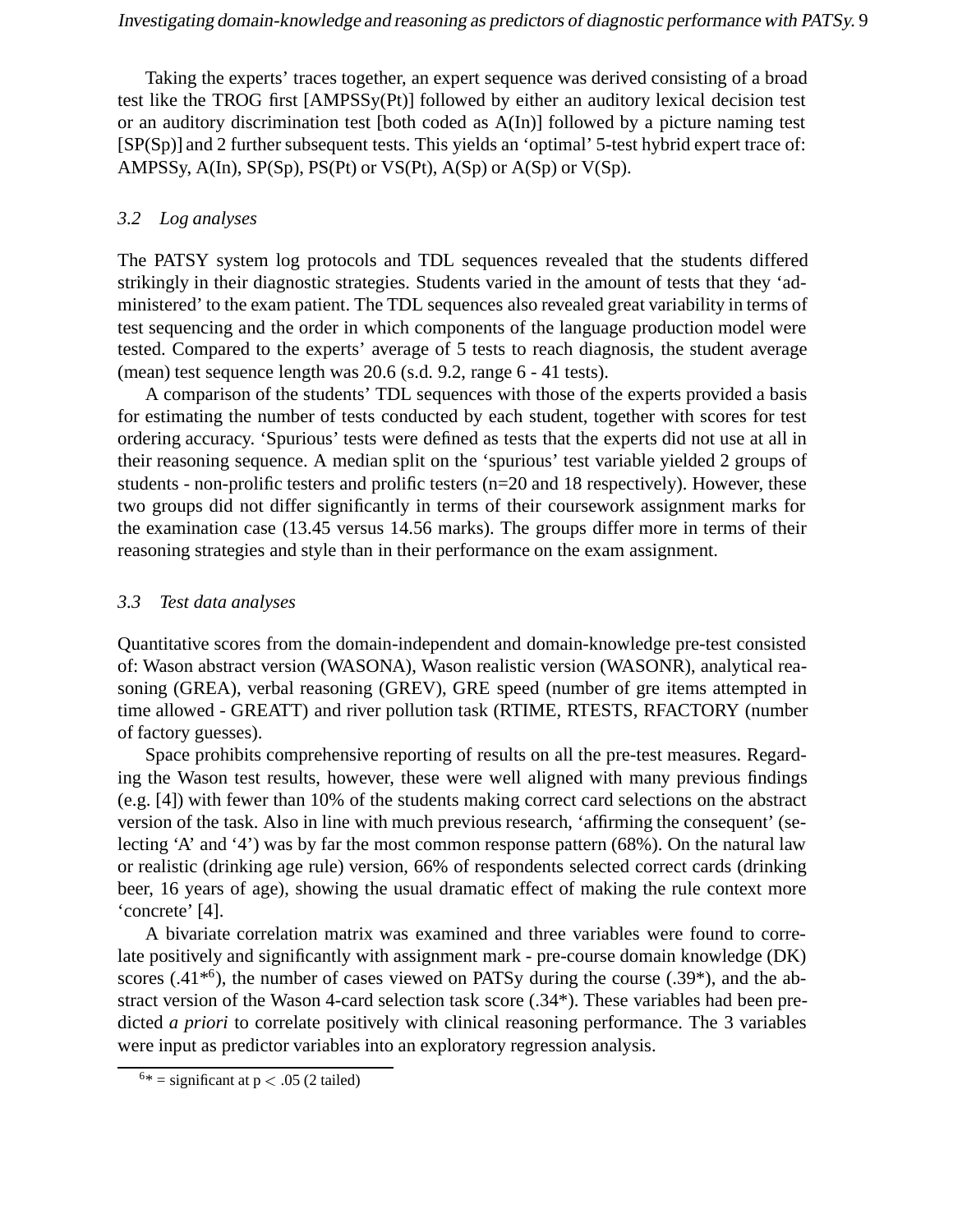A multiple linear regression (MLR) model was derived using the SPSS MLR procedure with stepwise forward entering of predictor variables. The dependent variable was the written coursework assignment mark. The resultant regression model was significant at  $p<0.02$ , with a multiple  $R = .42$ . The model accounted for 15% (adjusted R squared) of the variance in assignment marks. The stepwise model contained one significant predictor variable - number of cases accessed on PATSy during the course  $(p<0.02)$ . The remaining variables, which were not included in the final equation by the stepwise regression procedure but which were very close to meeting the  $p<0.05$  criterion for inclusion, were domain knowledge test score  $(p=.054)$  and performance on the Wason 4-card selection task  $(p=.06)$ . When these variables were included in the regression model, the multiple R increased to .61 ( $p$ <.004), accounting for 30% (adjusted R squared) of assignment mark variance.

## **4 Discussion**

Of the three reasoning pre-tests (analytical reasoning, Wason selection and river pollution) only the Wason task predicted performance on the dependent measure.

Experience with the PATSy system in terms of the number of patient cases experienced during the course had a positive and generalised effect on learning in terms of the written end-of-course assessment assignment. Marks were awarded on the assignment for arguments based on hypothesis testing, evidence from theory and reasoning from a cognitive neuropsychological perspective.

The results suggest that domain-specific knowledge is a major factor in learning to reason in a hypothesis-driven manner. This is not surprising. Knowledge of tests and of theory are essential as a basis for hypothesis-driven deductive reasoning. It seems surprising that precourse knowledge should emerge as a significant component of the predictive model. However, the students were in their 3rd year and had some experience of tests and assessment, though not necessarily from a cognitive neuropsychological perspective.

The fact that scores on the Wason task correlated positively with the assignment marks was interesting. Most students' responses on the Wason task were of a 'rule affirmation' rather than of a 'rule disconfirmation' type. This accords with conditional reasoning practised clinically where confirmation for theory-driven hypotheses is usually sought in terms of the 'if-then' rule [17].

Although other tests of general reasoning ability (analytical reasoning, river pollution task) were predicted to correlate positively with the assignment mark, they did not. Analytical reasoning problems are generally of the constraint satisfaction puzzle variety. On reflection, this type of reasoning is little-exploited clinically.

The results also showed that prolific and non-prolific testers showed similar average marks on the assignment. This was probably because the students were credited for arguments even when these were 'flanked' by spurious tests. Future work aims to explore the relationships between the domain-specific and general reasoning tests and reasoning strategies represented by subjects' TDL traces. Of interest is the content and nature of reflective commenting in the logs - is a particular type of reflective comment (self-explanatory?) associated with more efficient reasoning, for example.

In our study, the experts used broad spectrum testing early in diagnosis to rapidly reduce the size of the search space. This results in the generation of more general (and fewer) hypotheses than novices might produce - a pattern consistent with previous research in medical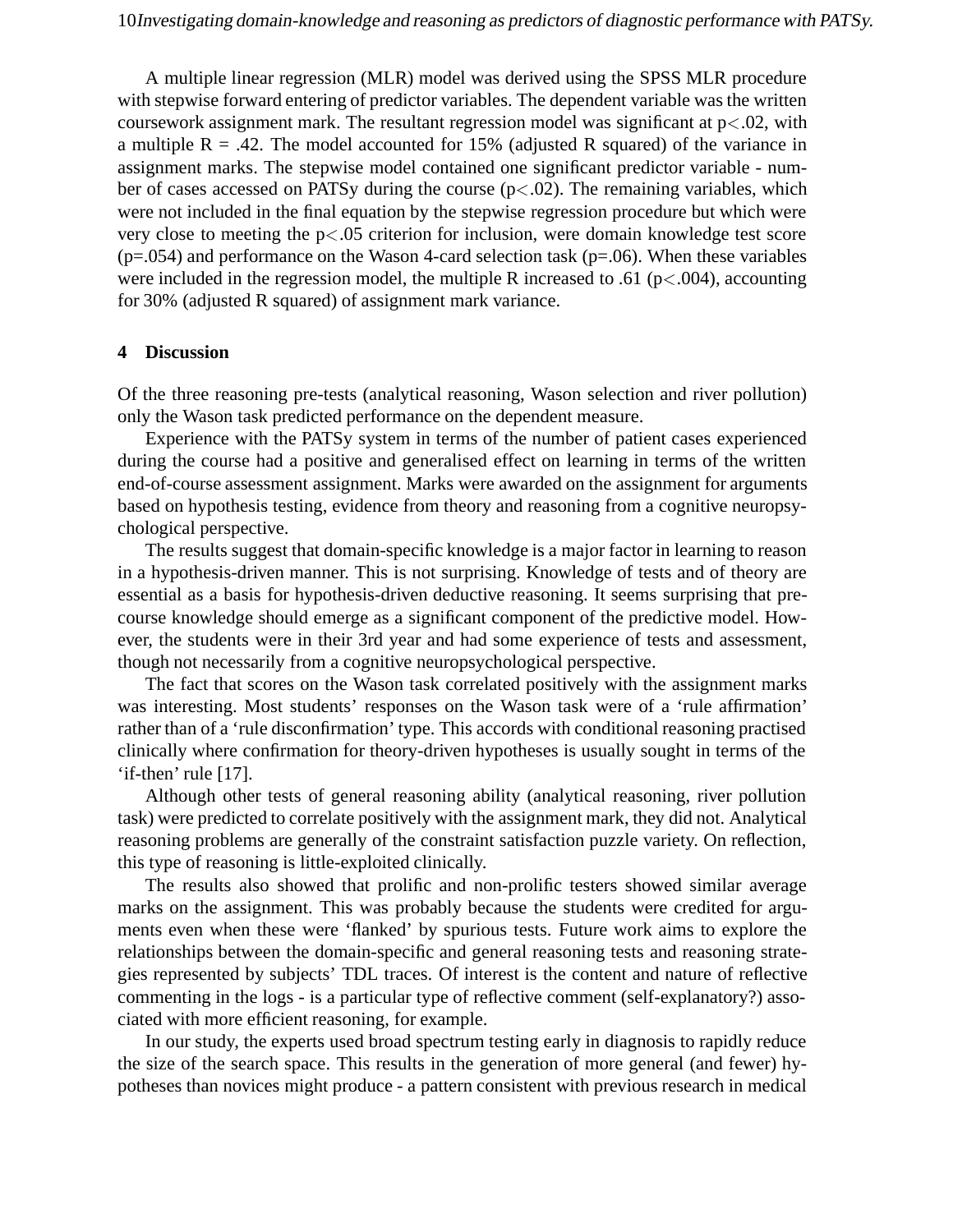diagnostic reasoning [6,10,18], though in our study it was not established that case-based reasoning was used by the experts.

As stated earlier, novices lack an extensive case-base to influence their reasoning, and so are required by necessity to rely predominantly upon deductive reasoning. PATSy's design encourages deductive reasoning and the aim of adding intelligent support to PATSy would be to better facilitate the development of this mode of clinical reasoning by scaffolding deficits in domain knowledge (theory, tests, etc) and general reasoning. Learner support could be provided for some of the diagnostic sub-skills using a modular design approach. On line (look-up) reference material on information processing accounts of normal and pathological language and on tests could be made available. Online simulation-based exercises such as the River Pollution task [2] could be provided for practising basic search strategies.

Support for diagnosis could take the form of feedback based on model-tracing [1]. The TDL representation of expert (or more advanced student) testing sequences could be used as a basis for evaluating the user's selections and providing interventions such as hints or guidance on test selection and sequencing. Such an intelligent tutoring approach would also require domain knowledge representations of the IP model (with the patient's pathology overlayed) and an extended-TDL representation of the tests. PATSy could detect inappropriate test selection in terms of a) the diagnostic utility of a test's input and response modalities, b) the cognitive demands on the patient that they pose and, c) the semantic level of test items and the granularity of test items. PATSy's test description language (TDL) scheme needs to be extended in order for it to also encode the type of test stimulus material (*i.e.* phoneme, word (or non-word), sentence). This will be one focus of future work.

General reasoning skills can be effectively taught (e.g. [8,15]). A *post-hoc* exercise in teaching various reasoning skills, such 'recognising arguments', 'identifying conclusions' and 'identifying reasons' using practise material from the MENO Thinking Skills Inventory [14], showed that PATSy students could master these argumentation skills quickly. It remains to be seen, however, whether these benefits generalise to diagnostic reasoning contexts on PATSy. If so, then suitable exercises could be made available on-line as part of the PATSy system.

In conclusion, the results of this study indicate that PATSy is a useful research tool for the study of clinical reasoning. Used in conjunction with selected domain knowledge and reasoning tests, PATSy provides a structured and controlled context for the study of clinical reasoning.

#### **5 Acknowledgements**

The PATSy project is funded by the Nuffield Foundation whose support is gratefully acknowledged. Many thanks to Dr. Julie Morris for development of the test knowledge test and for multimedia data preparation. Thanks too to the 3rd year speech and language science class of 1998/1999 at Queen Margaret College, Edinburgh. Valuable assistance and patient data contributions to PATSy by the Department of Speech, University of Newcastle and the Departments of Psychology, Universities of York and Cambridge are also gratefully acknowledged. Finally, thanks to the anonymous reviewers for useful comments and suggestions.

## **6 References**

[1] Anderson, J. R., Conrad, F.G. & Corbett, A.T. (1993) The LISP tutor and skill acquisition. In J.